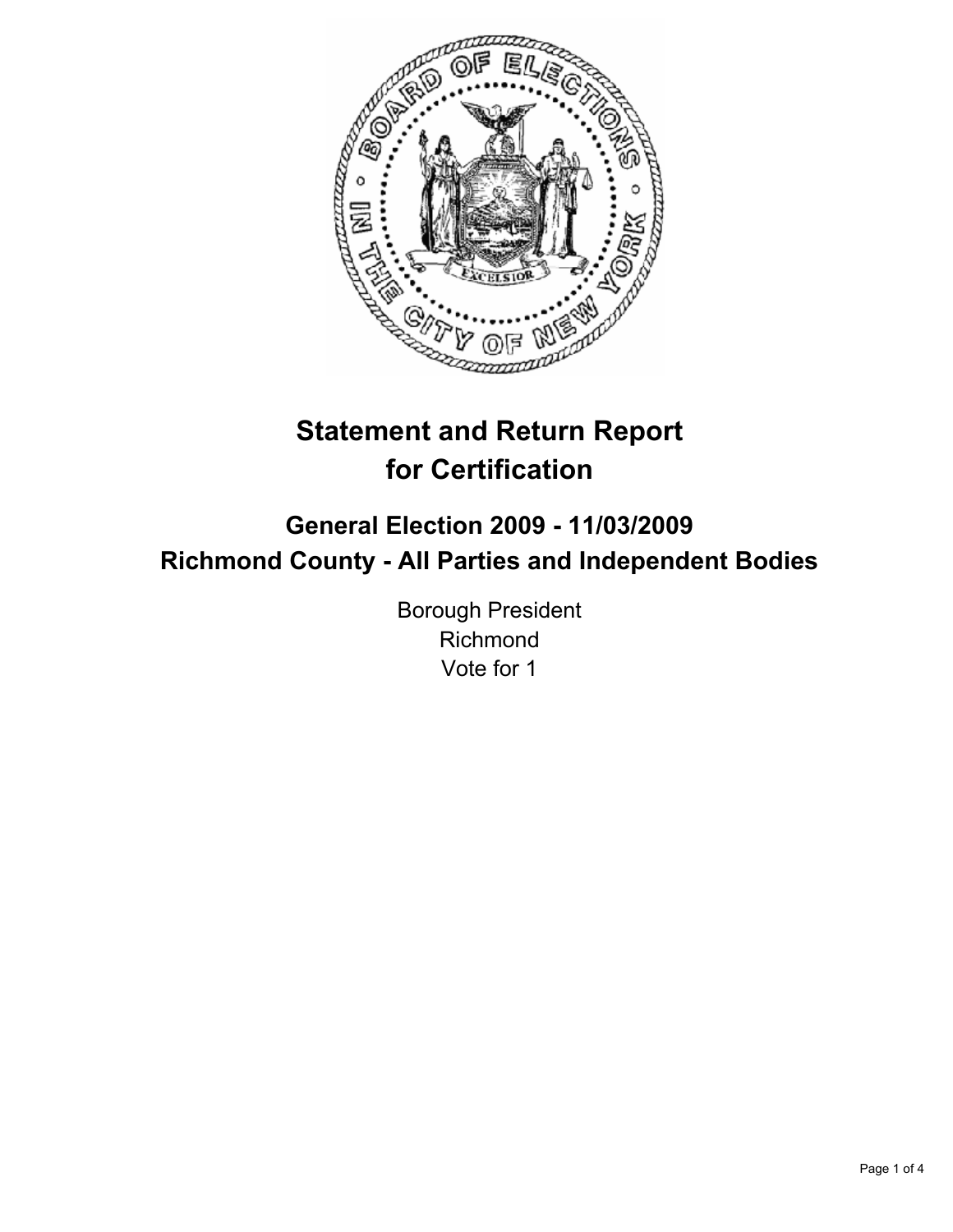

### **Assembly District 60**

| <b>PUBLIC COUNTER</b>           | 14,337 |
|---------------------------------|--------|
| <b>EMERGENCY</b>                | 7      |
| ABSENTEE/MILITARY               | 510    |
| AFFIDAVIT                       | 99     |
| <b>Total Ballots</b>            | 14,953 |
| JOHN V LUISI (DEMOCRATIC)       | 4,011  |
| JAMES P MOLINARO (REPUBLICAN)   | 7,361  |
| JAMES P MOLINARO (INDEPENDENCE) | 922    |
| JAMES P MOLINARO (CONSERVATIVE) | 1,005  |
| JOHN V LUISI (WORKING FAMILIES) | 387    |
| <b>Total Votes</b>              | 13,686 |
| Unrecorded                      | 1.267  |

**Assembly District 61**

| PUBLIC COUNTER                  | 21,888 |
|---------------------------------|--------|
| <b>EMERGENCY</b>                | 114    |
| ABSENTEE/MILITARY               | 630    |
| AFFIDAVIT                       | 164    |
| <b>Total Ballots</b>            | 22,796 |
| JOHN V LUISI (DEMOCRATIC)       | 9,787  |
| JAMES P MOLINARO (REPUBLICAN)   | 6,708  |
| JAMES P MOLINARO (INDEPENDENCE) | 1,249  |
| JAMES P MOLINARO (CONSERVATIVE) | 1,562  |
| JOHN V LUISI (WORKING FAMILIES) | 712    |
| <b>Total Votes</b>              | 20,018 |
| Unrecorded                      | 2,778  |

#### **Assembly District 62**

| <b>PUBLIC COUNTER</b>           | 24,812 |
|---------------------------------|--------|
| <b>EMERGENCY</b>                | 13     |
| ABSENTEE/MILITARY               | 717    |
| <b>AFFIDAVIT</b>                | 136    |
| <b>Total Ballots</b>            | 25,678 |
| JOHN V LUISI (DEMOCRATIC)       | 6,187  |
| JAMES P MOLINARO (REPUBLICAN)   | 14,039 |
| JAMES P MOLINARO (INDEPENDENCE) | 1,364  |
| JAMES P MOLINARO (CONSERVATIVE) | 1,778  |
| JOHN V LUISI (WORKING FAMILIES) | 571    |
| DANIEL LUTHI (WRITE-IN)         |        |
| JACQUELINE ACKALITIS (WRITE-IN) | 1      |
| MICHAEL CHRISTIE (WRITE-IN)     | 1      |
| MICHAEL LOSAVIO (WRITE-IN)      | 1      |
| RICH KELLEY (WRITE-IN)          | 1      |
| <b>Total Votes</b>              | 23,944 |
| Unrecorded                      | 1,734  |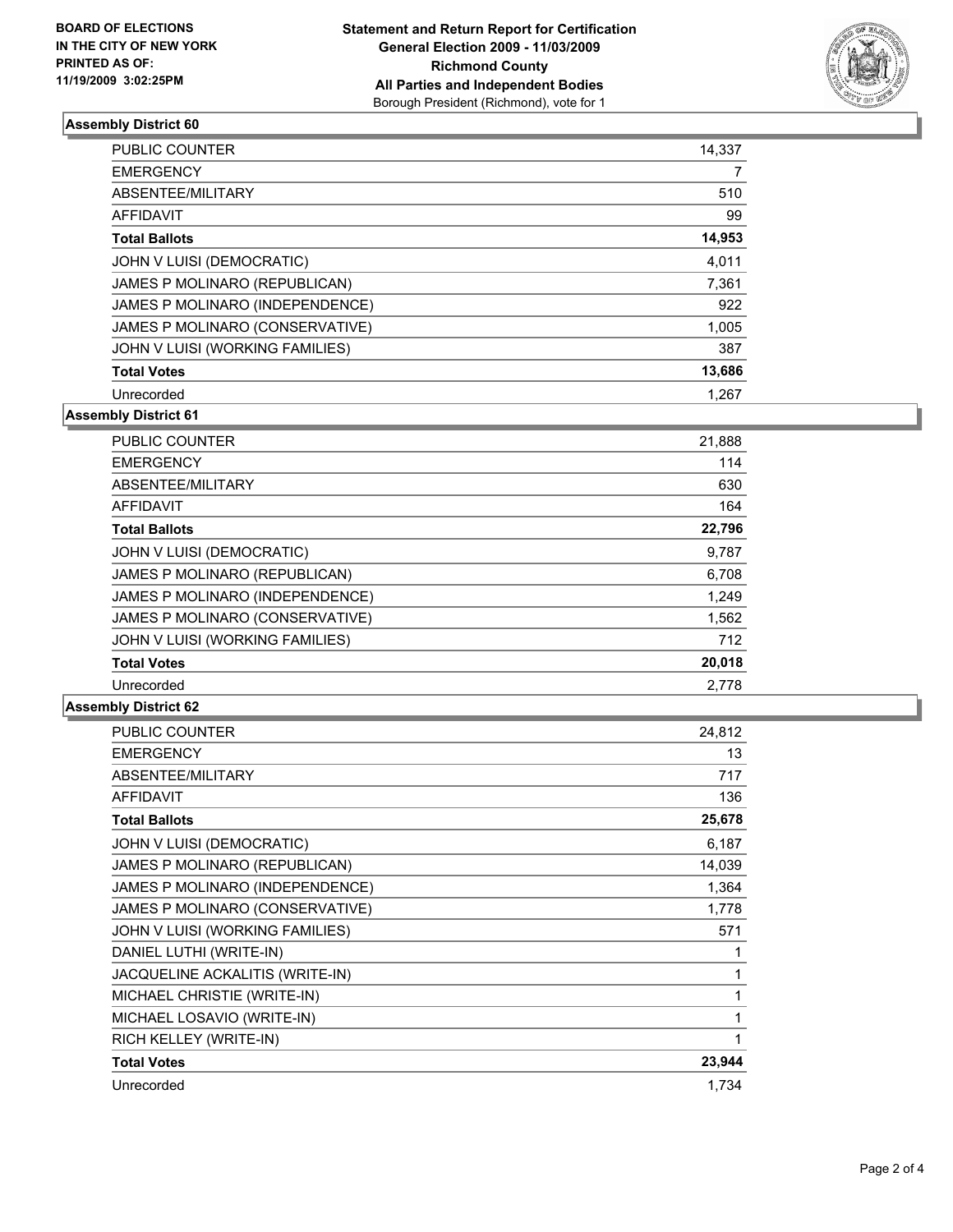

### **Assembly District 63**

| <b>PUBLIC COUNTER</b>               | 20,647 |
|-------------------------------------|--------|
| <b>EMERGENCY</b>                    | 82     |
| ABSENTEE/MILITARY                   | 611    |
| <b>AFFIDAVIT</b>                    | 121    |
| <b>Total Ballots</b>                | 21,461 |
| JOHN V LUISI (DEMOCRATIC)           | 6,564  |
| JAMES P MOLINARO (REPUBLICAN)       | 10,115 |
| JAMES P MOLINARO (INDEPENDENCE)     | 1,243  |
| JAMES P MOLINARO (CONSERVATIVE)     | 1,148  |
| JOHN V LUISI (WORKING FAMILIES)     | 406    |
| DAN BONANNO (WRITE-IN)              | 1      |
| <b>GARU FARTAK (WRITE-IN)</b>       | 1      |
| <b>JOSEPH ZANCOCCHIO (WRITE-IN)</b> | 1      |
| LARRY HANLEY (WRITE-IN)             | 1      |
| <b>Total Votes</b>                  | 19,480 |
| Unrecorded                          | 1.981  |